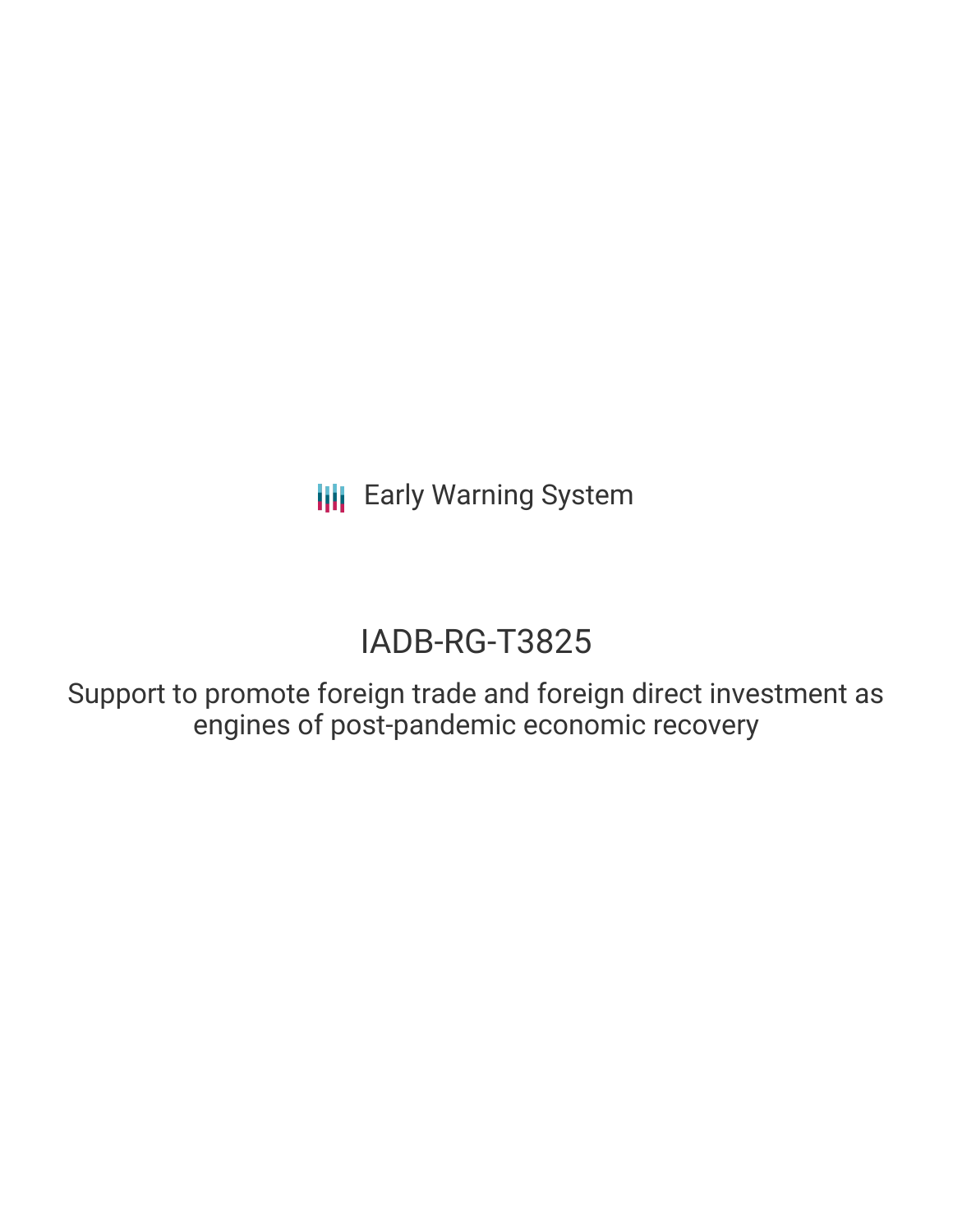

## Early Warning System

Support to promote foreign trade and foreign direct investment as engines of post-pandemic economic recovery

#### **Quick Facts**

| <b>Countries</b>               | Colombia, Ecuador                         |
|--------------------------------|-------------------------------------------|
| <b>Financial Institutions</b>  | Inter-American Development Bank (IADB)    |
| <b>Status</b>                  | Approved                                  |
| <b>Bank Risk Rating</b>        | С                                         |
| <b>Borrower</b>                | Regional                                  |
| <b>Sectors</b>                 | Industry and Trade, Technical Cooperation |
| <b>Investment Type(s)</b>      | <b>Advisory Services</b>                  |
| <b>Investment Amount (USD)</b> | $$0.40$ million                           |
| <b>Project Cost (USD)</b>      | $$0.40$ million                           |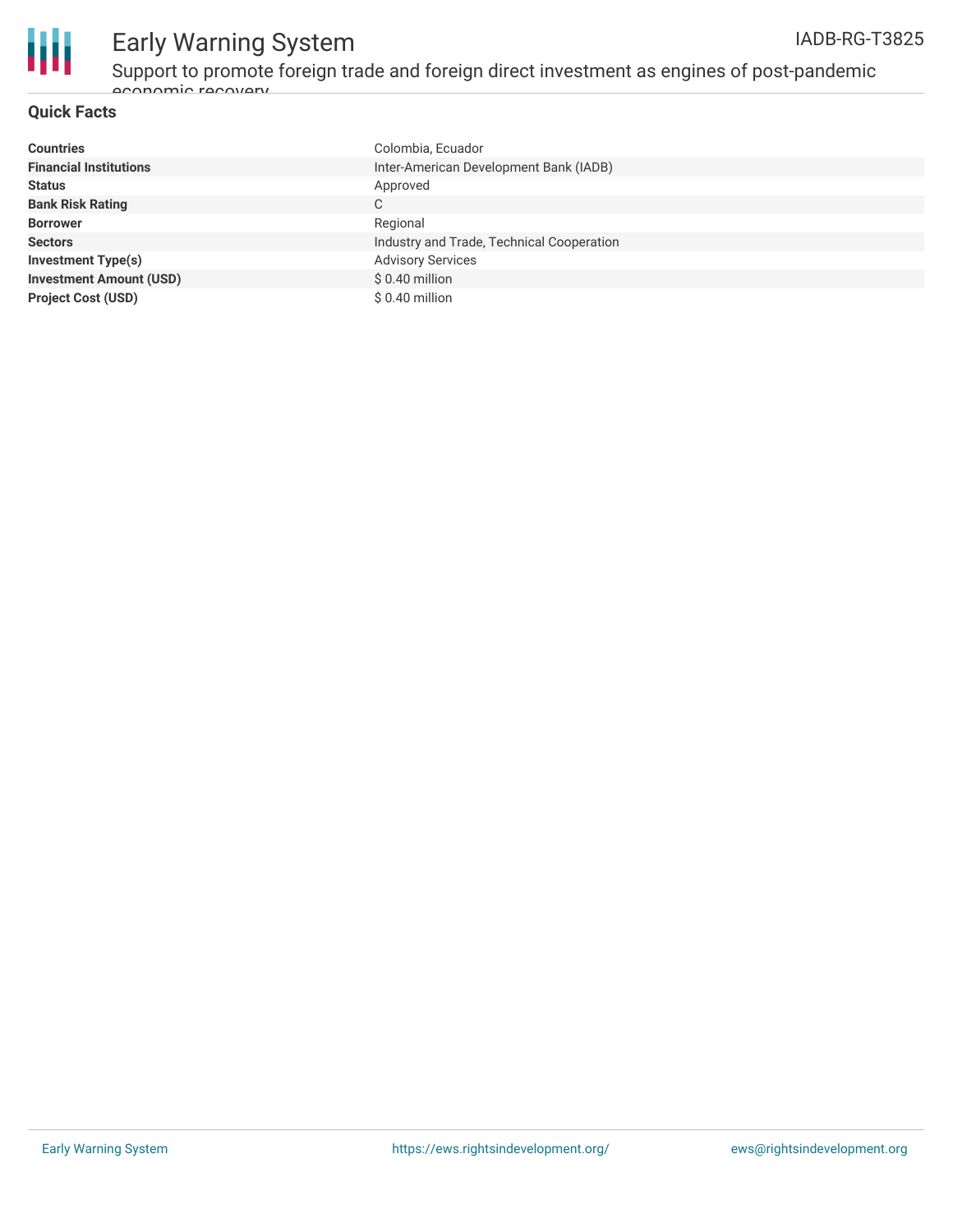

#### Support to promote foreign trade and foreign direct investment as engines of post-pandemic economic recovery

#### **Project Description**

The objective of this TC is to support the countries of the Andean region, specifically Colombia and Ecuador, to promote foreign trade and foreign direct investment (FDI) as sources of growth to reactivate the economy. This objective is intended to be achieved through the generation of knowledge and transfer of good practices that contribute to the structuring of projects and strategic investments to reduce the logistics costs and times of trade and investment and attract FDI to productive sectors, taking advantage of the recent trend of the relocation of global value chains.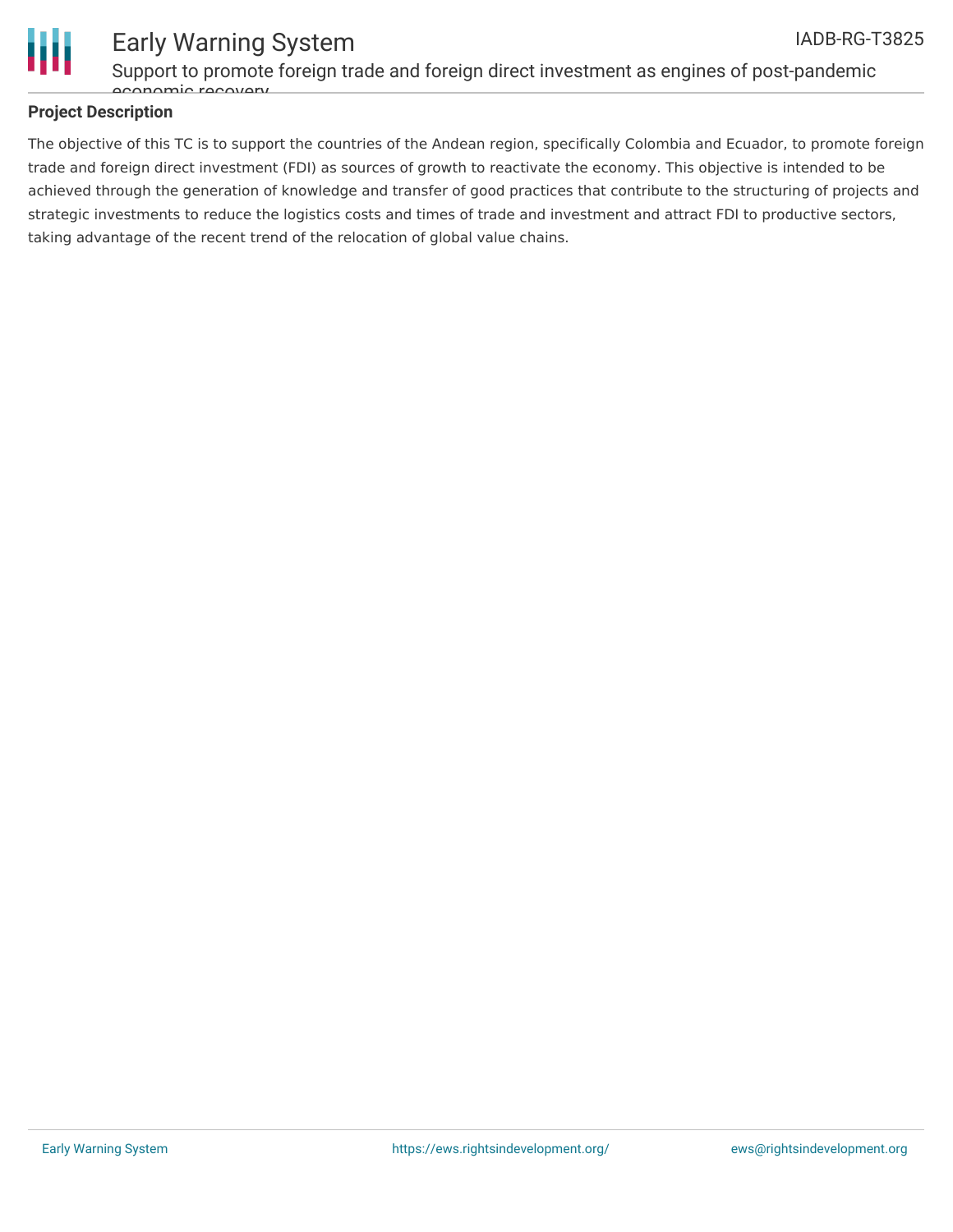



### Early Warning System

Support to promote foreign trade and foreign direct investment as engines of post-pandemic economic recovery

#### **Investment Description**

• Inter-American Development Bank (IADB)